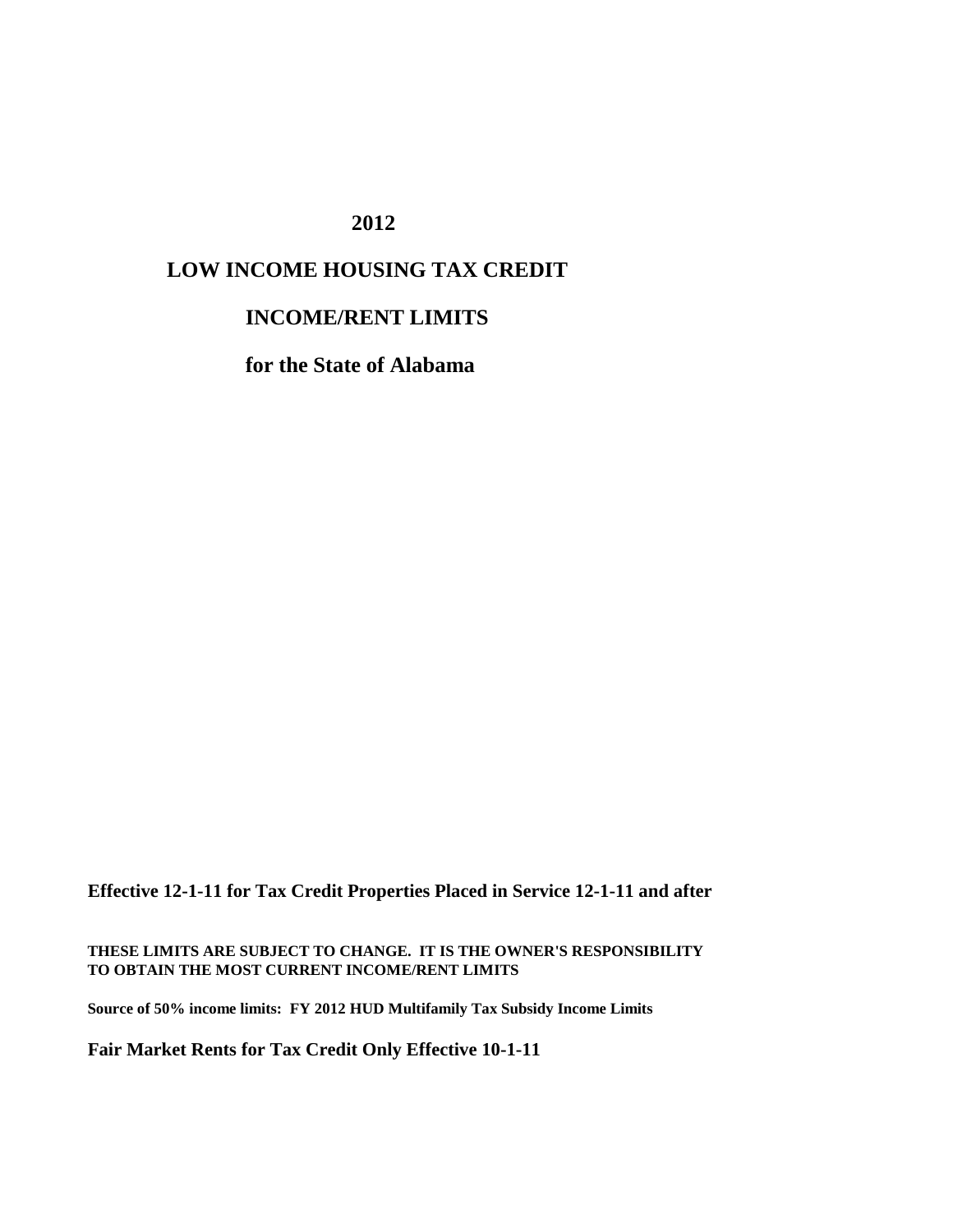### **2012 INCOME LIMITS**

|                | <b>AVERAGE</b> | <b>METRO</b> | <b>NONMETRO</b> |
|----------------|----------------|--------------|-----------------|
| <b>ALARAMA</b> | \$55,400       | \$58,800     | \$47,600        |

|                 | <b>Annual</b>        |               | <b>HOUSEHOLD SIZE</b> |                                |        |        |        |        |                                 |        |
|-----------------|----------------------|---------------|-----------------------|--------------------------------|--------|--------|--------|--------|---------------------------------|--------|
|                 | <b>Median</b>        | <b>INCOME</b> | 1                     | $\overline{2}$                 | 3      | 4      | 5      | 6      | 7                               | 8      |
| <b>COUNTY</b>   | <b>Family Income</b> | <b>LEVEL</b>  |                       | PERSON PERSONS PERSONS PERSONS |        |        |        |        | PERSONS PERSONS PERSONS PERSONS |        |
|                 |                      |               |                       |                                |        |        |        |        |                                 |        |
| <b>Autauga</b>  | \$<br>60,100         | 50%           | 21,050                | 24,050                         | 27,050 | 30,050 | 32,500 | 34,900 | 37,300                          | 39,700 |
|                 |                      | 60%           | 25,260                | 28,860                         | 32,460 | 36,060 | 39,000 | 41,880 | 44,760                          | 47,640 |
|                 |                      |               |                       |                                |        |        |        |        |                                 |        |
| <b>Baldwin</b>  | \$<br>61,200         | 50%           | 21,450                | 24,500                         | 27,550 | 30,600 | 33,050 | 35,500 | 37,950                          | 40,400 |
|                 |                      | 60%           | 25,740                | 29,400                         | 33,060 | 36,720 | 39,660 | 42,600 | 45,540                          | 48,480 |
|                 |                      |               |                       |                                |        |        |        |        |                                 |        |
| <b>Barbour</b>  | \$<br>42,700         | 50%           | 16,700                | 19,050                         | 21,450 | 23,800 | 25,750 | 27,650 | 29,550                          | 31,450 |
|                 |                      | 60%           | 20,040                | 22,860                         | 25,740 | 28,560 | 30,900 | 33,180 | 35,460                          | 37,740 |
|                 |                      |               |                       |                                |        |        |        |        |                                 |        |
| <b>Bibb</b>     | \$<br>62,800         | 50%           | 22,000                | 25,150                         | 28,300 | 31,400 | 33,950 | 36,450 | 38,950                          | 41,450 |
|                 |                      | 60%           | 26,400                | 30,180                         | 33,960 | 37,680 | 40,740 | 43,740 | 46,740                          | 49,740 |
|                 |                      |               |                       |                                |        |        |        |        |                                 |        |
| <b>Blount</b>   | \$<br>62,800         | 50%           | 22,000                | 25,150                         | 28,300 | 31,400 | 33,950 | 36,450 | 38,950                          | 41,450 |
|                 |                      | 60%           | 26,400                | 30,180                         | 33,960 | 37,680 | 40,740 | 43,740 | 46,740                          | 49,740 |
|                 |                      |               |                       |                                |        |        |        |        |                                 |        |
| <b>Bullock</b>  | \$<br>36,000         | 50%           | 16,700                | 19,050                         | 21,450 | 23,800 | 25,750 | 27,650 | 29,550                          | 31,450 |
|                 |                      | 60%           | 20,040                | 22,860                         | 25,740 | 28,560 | 30,900 | 33,180 | 35,460                          | 37,740 |
|                 |                      |               |                       |                                |        |        |        |        |                                 |        |
| <b>Butler</b>   | \$<br>42,400         | 50%           | 16,700                | 19,050                         | 21,450 | 23,800 | 25,750 | 27,650 | 29,550                          | 31,450 |
|                 |                      | 60%           | 20,040                | 22,860                         | 25,740 | 28,560 | 30,900 | 33,180 | 35,460                          | 37,740 |
|                 |                      |               |                       |                                |        |        |        |        |                                 |        |
| <b>Calhoun</b>  | \$<br>52,200         | 50%           | 18,300                | 20,900                         | 23,500 | 26,100 | 28,200 | 30,300 | 32,400                          | 34,500 |
|                 |                      | 60%           | 21,960                | 25,080                         | 28,200 | 31,320 | 33,840 | 36,360 | 38,880                          | 41,400 |
|                 |                      |               |                       |                                |        |        |        |        |                                 |        |
| <b>Chambers</b> | \$<br>43,400         | 50%           | 16,700                | 19,050                         | 21,450 | 23,800 | 25,750 | 27,650 | 29,550                          | 31,450 |
|                 |                      | 60%           | 20,040                | 22,860                         | 25,740 | 28,560 | 30,900 | 33,180 | 35,460                          | 37,740 |
|                 |                      |               |                       |                                |        |        |        |        |                                 |        |
| <b>Cherokee</b> | \$<br>50,600         | 50%           | 17,750                | 20,250                         | 22,800 | 25,300 | 27,350 | 29,350 | 31,400                          | 33,400 |
|                 |                      | 60%           | 21,300                | 24,300                         | 27,360 | 30,360 | 32,820 | 35,220 | 37,680                          | 40,080 |
|                 |                      |               |                       |                                |        |        |        |        |                                 |        |
| <b>Chilton</b>  | \$<br>50,700         | 50%           | 17,750                | 20,300                         | 22,850 | 25,350 | 27,400 | 29,450 | 31,450                          | 33,500 |
|                 |                      | 60%           | 21,300                | 24,360                         | 27,420 | 30,420 | 32,880 | 35,340 | 37,740                          | 40,200 |
|                 |                      |               |                       |                                |        |        |        |        |                                 |        |
| Choctaw         | \$<br>38,800         | 50%           | 16,700                | 19,050                         | 21,450 | 23,800 | 25,750 | 27,650 | 29,550                          | 31,450 |
|                 |                      | 60%           | 20,040                | 22,860                         | 25,740 | 28,560 | 30,900 | 33,180 | 35,460                          | 37,740 |
|                 |                      |               |                       |                                |        |        |        |        |                                 |        |
| <b>Clarke</b>   | \$<br>43,900         | 50%           | 16,700                | 19,050                         | 21,450 | 23,800 | 25,750 | 27,650 | 29,550                          | 31,450 |
|                 |                      | 60%           | 20,040                | 22,860                         | 25,740 | 28,560 | 30,900 | 33,180 | 35,460                          | 37,740 |

 **Effective 12-1-11 For properties placed in service 12-1-11 and after**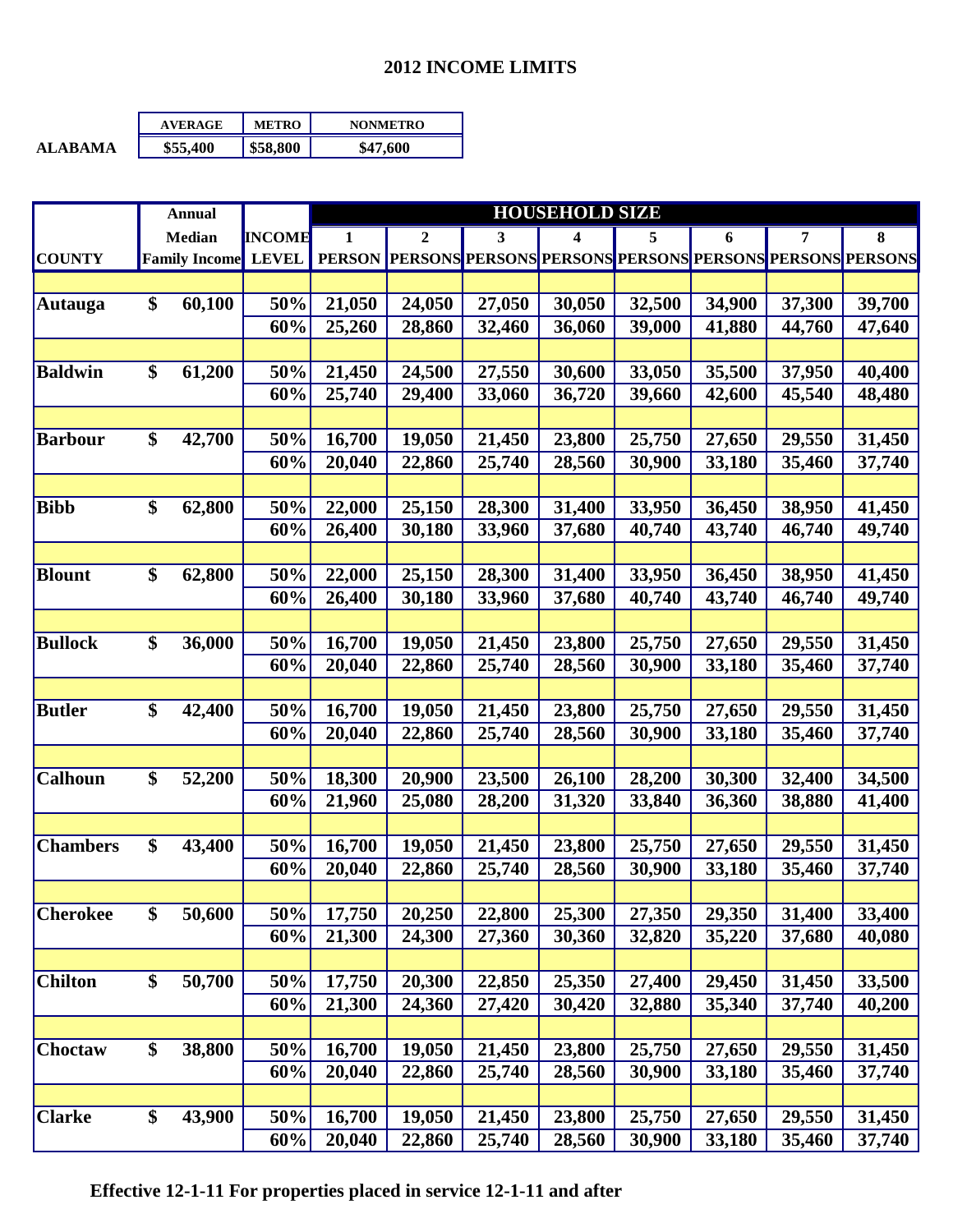|                 | <b>Annual</b>        |               |        |              |        | <b>HOUSEHOLD SIZE</b>                                          |        |        |        |        |  |
|-----------------|----------------------|---------------|--------|--------------|--------|----------------------------------------------------------------|--------|--------|--------|--------|--|
|                 | <b>Median</b>        | <b>INCOME</b> | 1      | $\mathbf{2}$ | 3      | 4                                                              | 5      | 6      | 7      | 8      |  |
| <b>COUNTY</b>   | <b>Family Income</b> | <b>LEVEL</b>  |        |              |        | PERSON PERSONS PERSONS PERSONS PERSONS PERSONS PERSONS PERSONS |        |        |        |        |  |
|                 |                      |               |        |              |        |                                                                |        |        |        |        |  |
| <b>Clay</b>     | \$<br>47,500         | 50%           | 16,700 | 19,050       | 21,450 | 23,800                                                         | 25,750 | 27,650 | 29,550 | 31,450 |  |
|                 |                      | 60%           | 20,040 | 22,860       | 25,740 | 28,560                                                         | 30,900 | 33,180 | 35,460 | 37,740 |  |
|                 |                      |               |        |              |        |                                                                |        |        |        |        |  |
| <b>Cleburne</b> | \$<br>43,400         | 50%           | 16,700 | 19,050       | 21,450 | 23,800                                                         | 25,750 | 27,650 | 29,550 | 31,450 |  |
|                 |                      | 60%           | 20,040 | 22,860       | 25,740 | 28,560                                                         | 30,900 | 33,180 | 35,460 | 37,740 |  |
|                 |                      |               |        |              |        |                                                                |        |        |        |        |  |
| <b>Coffee</b>   | \$<br>57,600         | 50%           | 20,200 | 23,050       | 25,950 | 28,800                                                         | 31,150 | 33,450 | 35,750 | 38,050 |  |
|                 |                      | 60%           | 24,240 | 27,660       | 31,140 | 34,560                                                         | 37,380 | 40,140 | 42,900 | 45,660 |  |
|                 |                      |               |        |              |        |                                                                |        |        |        |        |  |
| <b>Colbert</b>  | \$<br>53,700         | 50%           | 18,800 | 21,500       | 24,200 | 26,850                                                         | 29,000 | 31,150 | 33,300 | 35,450 |  |
|                 |                      | 60%           | 22,560 | 25,800       | 29,040 | 32,220                                                         | 34,800 | 37,380 | 39,960 | 42,540 |  |
|                 |                      |               |        |              |        |                                                                |        |        |        |        |  |
| Conecuh         | \$<br>36,800         | 50%           | 16,700 | 19,050       | 21,450 | 23,800                                                         | 25,750 | 27,650 | 29,550 | 31,450 |  |
|                 |                      | 60%           | 20,040 | 22,860       | 25,740 | 28,560                                                         | 30,900 | 33,180 | 35,460 | 37,740 |  |
|                 |                      |               |        |              |        |                                                                |        |        |        |        |  |
| Coosa           | \$<br>47,800         | 50%           | 16,750 | 19,150       | 21,550 | 23,900                                                         | 25,850 | 27,750 | 29,650 | 31,550 |  |
|                 |                      | 60%           | 20,100 | 22,980       | 25,860 | 28,680                                                         | 31,020 | 33,300 | 35,580 | 37,860 |  |
|                 |                      |               |        |              |        |                                                                |        |        |        |        |  |
| Covington       | \$<br>45,900         | 50%           | 16,700 | 19,050       | 21,450 | 23,800                                                         | 25,750 | 27,650 | 29,550 | 31,450 |  |
|                 |                      | 60%           | 20,040 | 22,860       | 25,740 | 28,560                                                         | 30,900 | 33,180 | 35,460 | 37,740 |  |
|                 |                      |               |        |              |        |                                                                |        |        |        |        |  |
| <b>Crenshaw</b> | \$<br>47,400         | 50%           | 16,700 | 19,050       | 21,450 | 23,800                                                         | 25,750 | 27,650 | 29,550 | 31,450 |  |
|                 |                      | 60%           | 20,040 | 22,860       | 25,740 | 28,560                                                         | 30,900 | 33,180 | 35,460 | 37,740 |  |
|                 |                      |               |        |              |        |                                                                |        |        |        |        |  |
| <b>Cullman</b>  | \$<br>51,600         | 50%           | 18,100 | 20,650       | 23,250 | 25,800                                                         | 27,900 | 29,950 | 32,000 | 34,100 |  |
|                 |                      | 60%           | 21,720 | 24,780       | 27,900 | 30,960                                                         | 33,480 | 35,940 | 38,400 | 40,920 |  |
|                 |                      |               |        |              |        |                                                                |        |        |        |        |  |
| <b>Dale</b>     | \$<br>51,600         | 50%           | 18,100 | 20,650       | 23,250 | 25,800                                                         | 27,900 | 29,950 | 32,000 | 34,100 |  |
|                 |                      | 60%           | 21,720 | 24,780       | 27,900 | 30,960                                                         | 33,480 | 35,940 | 38,400 | 40,920 |  |
|                 |                      |               |        |              |        |                                                                |        |        |        |        |  |
| <b>Dallas</b>   | \$<br>35,300         | 50%           | 16,700 | 19,050       | 21,450 | 23,800                                                         | 25,750 | 27,650 | 29,550 | 31,450 |  |
|                 |                      | 60%           | 20,040 | 22,860       | 25,740 | 28,560                                                         | 30,900 | 33,180 | 35,460 | 37,740 |  |
|                 |                      |               |        |              |        |                                                                |        |        |        |        |  |
| <b>DeKalb</b>   | \$<br>44,000         | 50%           | 16,700 | 19,050       | 21,450 | 23,800                                                         | 25,750 | 27,650 | 29,550 | 31,450 |  |
|                 |                      | 60%           | 20,040 | 22,860       | 25,740 | 28,560                                                         | 30,900 | 33,180 | 35,460 | 37,740 |  |
|                 |                      |               |        |              |        |                                                                |        |        |        |        |  |
| <b>Elmore</b>   | \$<br>60,100         | 50%           | 21,050 | 24,050       | 27,050 | 30,050                                                         | 32,500 | 34,900 | 37,300 | 39,700 |  |
|                 |                      | 60%           | 25,260 | 28,860       | 32,460 | 36,060                                                         | 39,000 | 41,880 | 44,760 | 47,640 |  |
|                 |                      |               |        |              |        |                                                                |        |        |        |        |  |
| <b>Escambia</b> | \$<br>45,400         | 50%           | 16,700 | 19,050       | 21,450 | 23,800                                                         | 25,750 | 27,650 | 29,550 | 31,450 |  |
|                 |                      | 60%           | 20,040 | 22,860       | 25,740 | 28,560                                                         | 30,900 | 33,180 | 35,460 | 37,740 |  |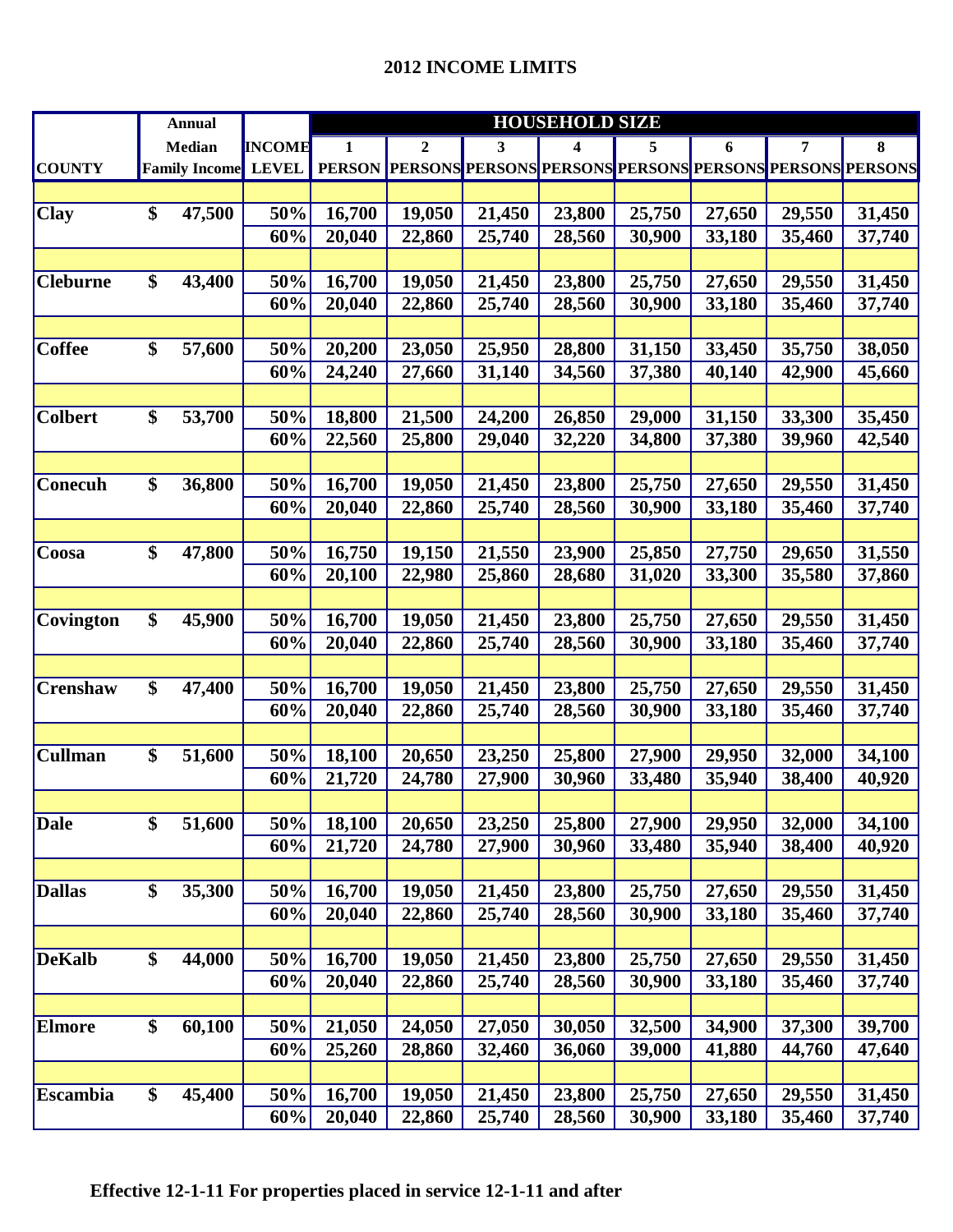|                   | <b>Annual</b>        |               | <b>HOUSEHOLD SIZE</b> |              |        |                                                                |        |        |        |        |
|-------------------|----------------------|---------------|-----------------------|--------------|--------|----------------------------------------------------------------|--------|--------|--------|--------|
|                   | <b>Median</b>        | <b>INCOME</b> | 1                     | $\mathbf{2}$ | 3      | 4                                                              | 5      | 6      | 7      | 8      |
| <b>COUNTY</b>     | <b>Family Income</b> | <b>LEVEL</b>  |                       |              |        | PERSON PERSONS PERSONS PERSONS PERSONS PERSONS PERSONS PERSONS |        |        |        |        |
|                   |                      |               |                       |              |        |                                                                |        |        |        |        |
| <b>Etowah</b>     | \$<br>47,600         | 50%           | 16,700                | 19,050       | 21,450 | 23,800                                                         | 25,750 | 27,650 | 29,550 | 31,450 |
|                   |                      | 60%           | 20,040                | 22,860       | 25,740 | 28,560                                                         | 30,900 | 33,180 | 35,460 | 37,740 |
|                   |                      |               |                       |              |        |                                                                |        |        |        |        |
| Fayette           | \$<br>46,700         | 50%           | 16,700                | 19,050       | 21,450 | 23,800                                                         | 25,750 | 27,650 | 29,550 | 31,450 |
|                   |                      | 60%           | 20,040                | 22,860       | 25,740 | 28,560                                                         | 30,900 | 33,180 | 35,460 | 37,740 |
|                   |                      |               |                       |              |        |                                                                |        |        |        |        |
| Franklin          | \$<br>45,800         | 50%           | 16,700                | 19,050       | 21,450 | 23,800                                                         | 25,750 | 27,650 | 29,550 | 31,450 |
|                   |                      | 60%           | 20,040                | 22,860       | 25,740 | 28,560                                                         | 30,900 | 33,180 | 35,460 | 37,740 |
|                   |                      |               |                       |              |        |                                                                |        |        |        |        |
| Geneva            | \$<br>51,900         | 50%           | 18,200                | 20,800       | 23,400 | 25,950                                                         | 28,050 | 30,150 | 32,200 | 34,300 |
|                   |                      | 60%           | 21,840                | 24,960       | 28,080 | 31,140                                                         | 33,660 | 36,180 | 38,640 | 41,160 |
|                   |                      |               |                       |              |        |                                                                |        |        |        |        |
| <b>Greene</b>     | \$<br>56,500         | 50%           | 19,800                | 22,600       | 25,450 | 28,250                                                         | 30,550 | 32,800 | 35,050 | 37,300 |
|                   |                      | 60%           | 23,760                | 27,120       | 30,540 | 33,900                                                         | 36,660 | 39,360 | 42,060 | 44,760 |
|                   |                      |               |                       |              |        |                                                                |        |        |        |        |
| <b>Hale</b>       | \$<br>56,500         | 50%           | 19,800                | 22,600       | 25,450 | 28,250                                                         | 30,550 | 32,800 | 35,050 | 37,300 |
|                   |                      | 60%           | 23,760                | 27,120       | 30,540 | 33,900                                                         | 36,660 | 39,360 | 42,060 | 44,760 |
|                   |                      |               |                       |              |        |                                                                |        |        |        |        |
| <b>Henry</b>      | \$<br>48,400         | 50%           | 16,950                | 19,400       | 21,800 | 24,200                                                         | 26,150 | 28,100 | 30,050 | 31,950 |
|                   |                      | 60%           | 20,340                | 23,280       | 26,160 | 29,040                                                         | 31,380 | 33,720 | 36,060 | 38,340 |
|                   |                      |               |                       |              |        |                                                                |        |        |        |        |
| <b>Houston</b>    | \$<br>51,900         | 50%           | 18,200                | 20,800       | 23,400 | 25,950                                                         | 28,050 | 30,150 | 32,200 | 34,300 |
|                   |                      | 60%           | 21,840                | 24,960       | 28,080 | 31,140                                                         | 33,660 | 36,180 | 38,640 | 41,160 |
|                   |                      |               |                       |              |        |                                                                |        |        |        |        |
| <b>Jackson</b>    | \$<br>48,000         | 50%           | 16,800                | 19,200       | 21,600 | 24,000                                                         | 25,950 | 27,850 | 29,800 | 31,700 |
|                   |                      | 60%           | 20,160                | 23,040       | 25,920 | 28,800                                                         | 31,140 | 33,420 | 35,760 | 38,040 |
|                   |                      |               |                       |              |        |                                                                |        |        |        |        |
| <b>Jefferson</b>  | \$<br>62,800         | 50%           | 22,000                | 25,150       | 28,300 | 31,400                                                         | 33,950 | 36,450 | 38,950 | 41,450 |
|                   |                      | 60%           | 26,400                | 30,180       | 33,960 | 37,680                                                         | 40,740 | 43,740 | 46,740 | 49,740 |
|                   |                      |               |                       |              |        |                                                                |        |        |        |        |
| Lamar             | \$<br>46,100         | 50%           | 16,700                | 19,050       | 21,450 | 23,800                                                         | 25,750 | 27,650 | 29,550 | 31,450 |
|                   |                      | 60%           | 20,040                | 22,860       | 25,740 | 28,560                                                         | 30,900 | 33,180 | 35,460 | 37,740 |
|                   |                      |               |                       |              |        |                                                                |        |        |        |        |
| <b>Lauderdale</b> | \$<br>53,700         | 50%           | 18,800                | 21,500       | 24,200 | 26,850                                                         | 29,000 | 31,150 | 33,300 | 35,450 |
|                   |                      | 60%           | 22,560                | 25,800       | 29,040 | 32,220                                                         | 34,800 | 37,380 | 39,960 | 42,540 |
|                   |                      |               |                       |              |        |                                                                |        |        |        |        |
| Lawrence          | \$<br>55,900         | 50%           | 19,600                | 22,400       | 25,200 | 27,950                                                         | 30,200 | 32,450 | 34,700 | 36,900 |
|                   |                      | 60%           | 23,520                | 26,880       | 30,240 | 33,540                                                         | 36,240 | 38,940 | 41,640 | 44,280 |
|                   |                      |               |                       |              |        |                                                                |        |        |        |        |
| Lee               | \$<br>61,400         | 50%           | 21,500                | 24,600       | 27,650 | 30,700                                                         | 33,200 | 35,650 | 38,100 | 40,550 |
|                   |                      | 60%           | 25,800                | 29,520       | 33,180 | 36,840                                                         | 39,840 | 42,780 | 45,720 | 48,660 |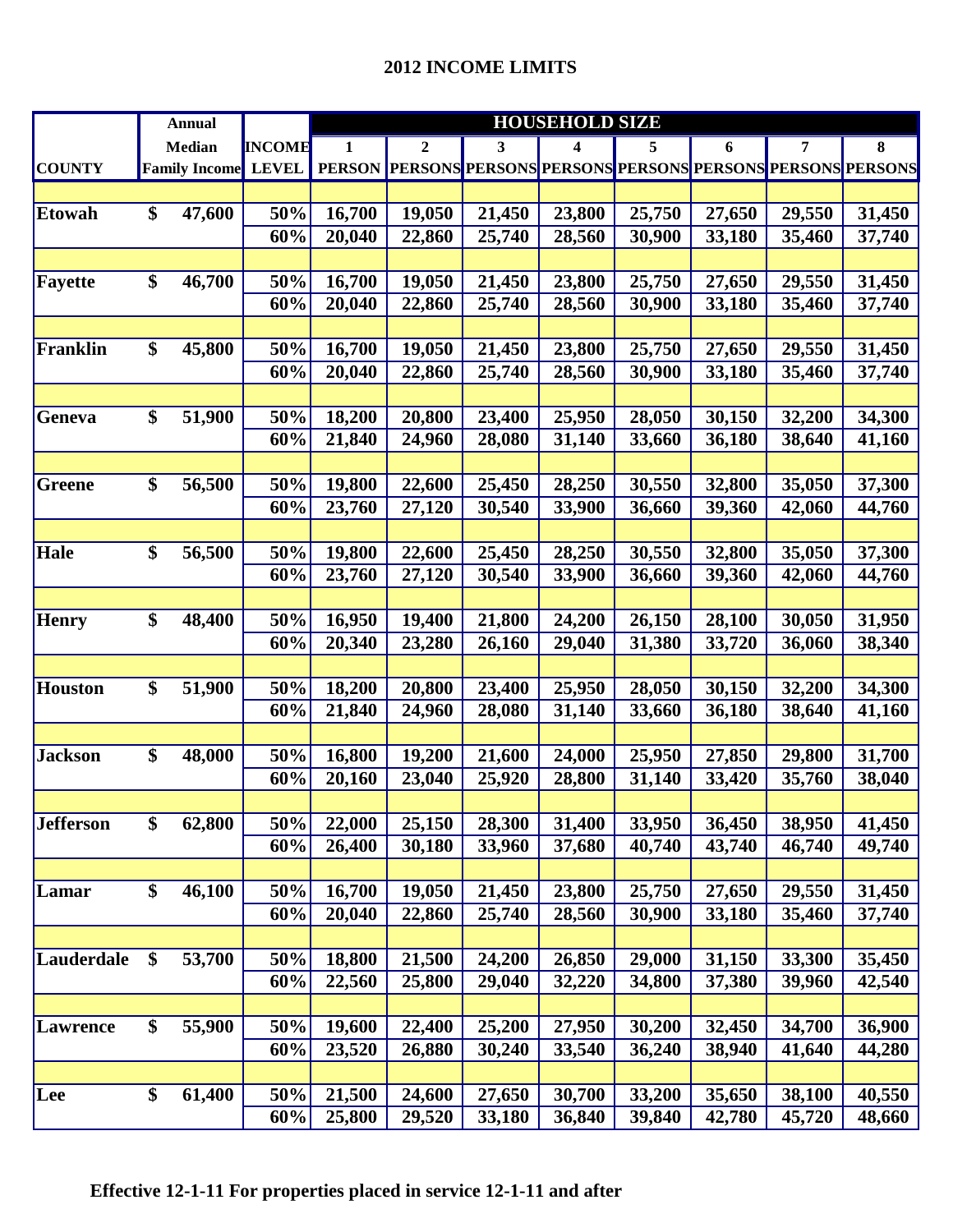|                  |                 | <b>Annual</b>        |               | <b>HOUSEHOLD SIZE</b> |        |        |                                                                |        |        |        |        |
|------------------|-----------------|----------------------|---------------|-----------------------|--------|--------|----------------------------------------------------------------|--------|--------|--------|--------|
|                  |                 | <b>Median</b>        | <b>INCOME</b> | 1                     | 2      | 3      | 4                                                              | 5      | 6      | 7      | 8      |
| <b>COUNTY</b>    |                 | <b>Family Income</b> | <b>LEVEL</b>  |                       |        |        | PERSON PERSONS PERSONS PERSONS PERSONS PERSONS PERSONS PERSONS |        |        |        |        |
|                  |                 |                      |               |                       |        |        |                                                                |        |        |        |        |
| <b>Limestone</b> | \$              | 71,700               | 50%           | 25,100                | 28,700 | 32,300 | 35,850                                                         | 38,750 | 41,600 | 44,500 | 47,350 |
|                  |                 |                      | 60%           | 30,120                | 34,440 | 38,760 | 43,020                                                         | 46,500 | 49,920 | 53,400 | 56,820 |
|                  |                 |                      |               |                       |        |        |                                                                |        |        |        |        |
| Lowndes          | \$              | 60,100               | 50%           | 21,050                | 24,050 | 27,050 | 30,050                                                         | 32,500 | 34,900 | 37,300 | 39,700 |
|                  |                 |                      | 60%           | 25,260                | 28,860 | 32,460 | 36,060                                                         | 39,000 | 41,880 | 44,760 | 47,640 |
|                  |                 |                      |               |                       |        |        |                                                                |        |        |        |        |
| <b>Macon</b>     | \$              | 44,600               | 50%           | 16,700                | 19,050 | 21,450 | 23,800                                                         | 25,750 | 27,650 | 29,550 | 31,450 |
|                  |                 |                      | 60%           | 20,040                | 22,860 | 25,740 | 28,560                                                         | 30,900 | 33,180 | 35,460 | 37,740 |
|                  |                 |                      |               |                       |        |        |                                                                |        |        |        |        |
| <b>Madison</b>   | \$              | 71,700               | 50%           | 25,100                | 28,700 | 32,300 | 35,850                                                         | 38,750 | 41,600 | 44,500 | 47,350 |
|                  |                 |                      | 60%           | 30,120                | 34,440 | 38,760 | 43,020                                                         | 46,500 | 49,920 | 53,400 | 56,820 |
|                  |                 |                      |               |                       |        |        |                                                                |        |        |        |        |
| <b>Marengo</b>   | \$              | 41,400               | 50%           | 16,700                | 19,050 | 21,450 | 23,800                                                         | 25,750 | 27,650 | 29,550 | 31,450 |
|                  |                 |                      | 60%           | 20,040                | 22,860 | 25,740 | 28,560                                                         | 30,900 | 33,180 | 35,460 | 37,740 |
|                  |                 |                      |               |                       |        |        |                                                                |        |        |        |        |
| <b>Marion</b>    | \$              | 45,100               | 50%           | 16,700                | 19,050 | 21,450 | 23,800                                                         | 25,750 | 27,650 | 29,550 | 31,450 |
|                  |                 |                      | 60%           | 20,040                | 22,860 | 25,740 | 28,560                                                         | 30,900 | 33,180 | 35,460 | 37,740 |
|                  |                 |                      |               |                       |        |        |                                                                |        |        |        |        |
| <b>Marshall</b>  | \$              | 51,300               | 50%           | 18,000                | 20,550 | 23,100 | 25,650                                                         | 27,750 | 29,800 | 31,850 | 33,900 |
|                  |                 |                      | 60%           | 21,600                | 24,660 | 27,720 | 30,780                                                         | 33,300 | 35,760 | 38,220 | 40,680 |
|                  |                 |                      |               |                       |        |        |                                                                |        |        |        |        |
| <b>Mobile</b>    | \$              | 51,900               | 50%           | 18,200                | 20,800 | 23,400 | 25,950                                                         | 28,050 | 30,150 | 32,200 | 34,300 |
|                  |                 |                      | 60%           | 21,840                | 24,960 | 28,080 | 31,140                                                         | 33,660 | 36,180 | 38,640 | 41,160 |
|                  |                 |                      |               |                       |        |        |                                                                |        |        |        |        |
| <b>Monroe</b>    | \$              | 40,800               | 50%           | 16,700                | 19,050 | 21,450 | 23,800                                                         | 25,750 | 27,650 | 29,550 | 31,450 |
|                  |                 |                      | 60%           | 20,040                | 22,860 | 25,740 | 28,560                                                         | 30,900 | 33,180 | 35,460 | 37,740 |
|                  |                 |                      |               |                       |        |        |                                                                |        |        |        |        |
| Montgomery \$    |                 | 60,100               | 50%           | 21,050                | 24,050 | 27,050 | 30,050                                                         | 32,500 | 34,900 | 37,300 | 39,700 |
|                  |                 |                      | 60%           | 25,260                | 28,860 | 32,460 | 36,060                                                         | 39,000 | 41,880 | 44,760 | 47,640 |
|                  |                 |                      |               |                       |        |        |                                                                |        |        |        |        |
| <b>Morgan</b>    | \$              | 55,900               | 50%           | 19,600                | 22,400 | 25,200 | 27,950                                                         | 30,200 | 32,450 | 34,700 | 36,900 |
|                  |                 |                      | 60%           | 23,520                | 26,880 | 30,240 | 33,540                                                         | 36,240 | 38,940 | 41,640 | 44,280 |
|                  |                 |                      |               |                       |        |        |                                                                |        |        |        |        |
| <b>Perry</b>     | \$              | 30,700               | 50%           | 16,700                | 19,050 | 21,450 | 23,800                                                         | 25,750 | 27,650 | 29,550 | 31,450 |
|                  |                 |                      | 60%           | 20,040                | 22,860 | 25,740 | 28,560                                                         | 30,900 | 33,180 | 35,460 | 37,740 |
|                  |                 |                      |               |                       |        |        |                                                                |        |        |        |        |
| <b>Pickens</b>   | \$              | 40,600               | 50%           | 16,700                | 19,050 | 21,450 | 23,800                                                         | 25,750 | 27,650 | 29,550 | 31,450 |
|                  |                 |                      | 60%           | 20,040                | 22,860 | 25,740 | 28,560                                                         | 30,900 | 33,180 | 35,460 | 37,740 |
|                  |                 |                      |               |                       |        |        |                                                                |        |        |        |        |
| Pike             | $\overline{\$}$ | 41,900               | 50%           | 16,700                | 19,050 | 21,450 | 23,800                                                         | 25,750 | 27,650 | 29,550 | 31,450 |
|                  |                 |                      | 60%           | 20,040                | 22,860 | 25,740 | 28,560                                                         | 30,900 | 33,180 | 35,460 | 37,740 |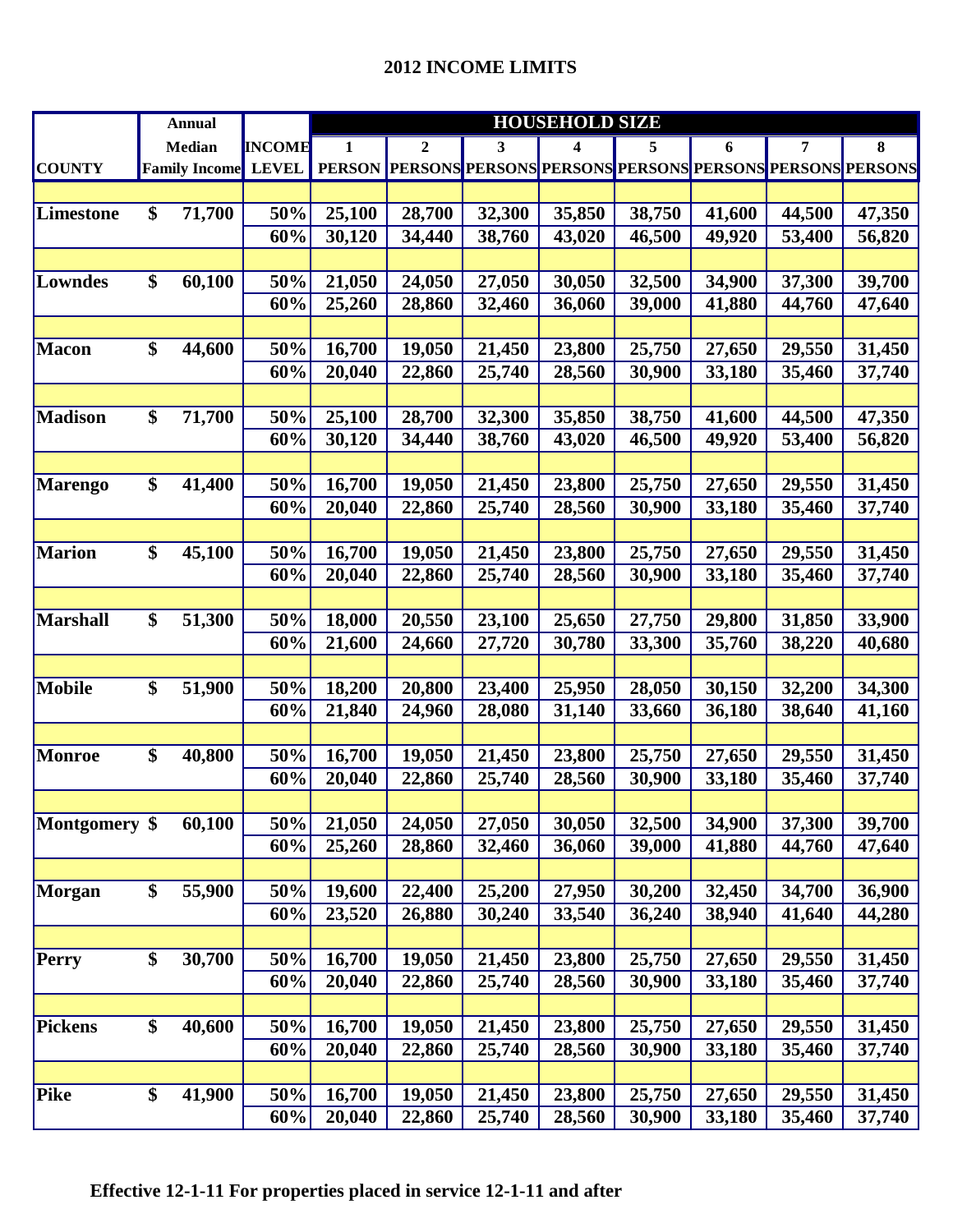## **2012 INCOME LIMITS**

|                   | <b>Annual</b>             |               | <b>HOUSEHOLD SIZE</b> |                  |        |                                                                |        |        |        |        |
|-------------------|---------------------------|---------------|-----------------------|------------------|--------|----------------------------------------------------------------|--------|--------|--------|--------|
|                   | <b>Median</b>             | <b>INCOME</b> | 1                     | $\boldsymbol{2}$ | 3      | 4                                                              | 5      | 6      | 7      | 8      |
| <b>COUNTY</b>     | <b>Family Income</b>      | <b>LEVEL</b>  |                       |                  |        | PERSON PERSONS PERSONS PERSONS PERSONS PERSONS PERSONS PERSONS |        |        |        |        |
|                   |                           |               |                       |                  |        |                                                                |        |        |        |        |
| Randolph          | \$<br>47,000              | 50%           | 16,700                | 19,050           | 21,450 | 23,800                                                         | 25,750 | 27,650 | 29,550 | 31,450 |
|                   |                           | 60%           | 20,040                | 22,860           | 25,740 | 28,560                                                         | 30,900 | 33,180 | 35,460 | 37,740 |
|                   |                           |               |                       |                  |        |                                                                |        |        |        |        |
| <b>Russell</b>    | \$<br>52,300              | 50%           | 18,350                | 20,950           | 23,550 | 26,150                                                         | 28,250 | 30,350 | 32,450 | 34,550 |
|                   |                           | 60%           | 22,020                | 25,140           | 28,260 | 31,380                                                         | 33,900 | 36,420 | 38,940 | 41,460 |
|                   |                           |               |                       |                  |        |                                                                |        |        |        |        |
| <b>Shelby</b>     | \$<br>62,800              | 50%           | 22,000                | 25,150           | 28,300 | 31,400                                                         | 33,950 | 36,450 | 38,950 | 41,450 |
|                   |                           | 60%           | 26,400                | 30,180           | 33,960 | 37,680                                                         | 40,740 | 43,740 | 46,740 | 49,740 |
|                   |                           |               |                       |                  |        |                                                                |        |        |        |        |
| <b>St. Clair</b>  | \$<br>62,800              | 50%           | 22,000                | 25,150           | 28,300 | 31,400                                                         | 33,950 | 36,450 | 38,950 | 41,450 |
|                   |                           | 60%           | 26,400                | 30,180           | 33,960 | 37,680                                                         | 40,740 | 43,740 | 46,740 | 49,740 |
|                   |                           |               |                       |                  |        |                                                                |        |        |        |        |
| <b>Sumter</b>     | \$<br>27,300              | 50%           | 16,700                | 19,050           | 21,450 | 23,800                                                         | 25,750 | 27,650 | 29,550 | 31,450 |
|                   |                           | 60%           | 20,040                | 22,860           | 25,740 | 28,560                                                         | 30,900 | 33,180 | 35,460 | 37,740 |
|                   |                           |               |                       |                  |        |                                                                |        |        |        |        |
| <b>Talladega</b>  | \$<br>47,500              | 50%           | 16,700                | 19,050           | 21,450 | 23,800                                                         | 25,750 | 27,650 | 29,550 | 31,450 |
|                   |                           | 60%           | 20,040                | 22,860           | 25,740 | 28,560                                                         | 30,900 | 33,180 | 35,460 | 37,740 |
|                   |                           |               |                       |                  |        |                                                                |        |        |        |        |
| Tallapoosa        | \$<br>51,500              | 50%           | 18,050                | 20,600           | 23,200 | 25,750                                                         | 27,850 | 29,900 | 31,950 | 34,000 |
|                   |                           | 60%           | 21,660                | 24,720           | 27,840 | 30,900                                                         | 33,420 | 35,880 | 38,340 | 40,800 |
|                   |                           |               |                       |                  |        |                                                                |        |        |        |        |
| <b>Tuscaloosa</b> | \$<br>56,500              | 50%           | 19,800                | 22,600           | 25,450 | 28,250                                                         | 30,550 | 32,800 | 35,050 | 37,300 |
|                   |                           | 60%           | 23,760                | 27,120           | 30,540 | 33,900                                                         | 36,660 | 39,360 | 42,060 | 44,760 |
|                   |                           |               |                       |                  |        |                                                                |        |        |        |        |
| <b>Walker</b>     | \$<br>48,700              | 50%           | 17,050                | 19,500           | 21,950 | 24,350                                                         | 26,300 | 28,250 | 30,200 | 32,150 |
|                   |                           | 60%           | 20,460                | 23,400           | 26,340 | 29,220                                                         | 31,560 | 33,900 | 36,240 | 38,580 |
|                   |                           |               |                       |                  |        |                                                                |        |        |        |        |
| Washington \$     | 53,900                    | 50%           | 18,900                | 21,600           | 24,300 | 26,950                                                         | 29,150 | 31,300 | 33,450 | 35,600 |
|                   |                           | 60%           | 22,680                | 25,920           | 29,160 | 32,340                                                         | 34,980 | 37,560 | 40,140 | 42,720 |
|                   |                           |               |                       |                  |        |                                                                |        |        |        |        |
| Wilcox            | $\overline{\$}$<br>28,700 | 50%           | 16,700                | 19,050           | 21,450 | 23,800                                                         | 25,750 | 27,650 | 29,550 | 31,450 |
|                   |                           | 60%           | 20,040                | 22,860           | 25,740 | 28,560                                                         | 30,900 | 33,180 | 35,460 | 37,740 |
|                   |                           |               |                       |                  |        |                                                                |        |        |        |        |
| Winston           | \$<br>39,400              | 50%           | 16,700                | 19,050           | 21,450 | 23,800                                                         | 25,750 | 27,650 | 29,550 | 31,450 |
|                   |                           | 60%           | 20,040                | 22,860           | 25,740 | 28,560                                                         | 30,900 | 33,180 | 35,460 | 37,740 |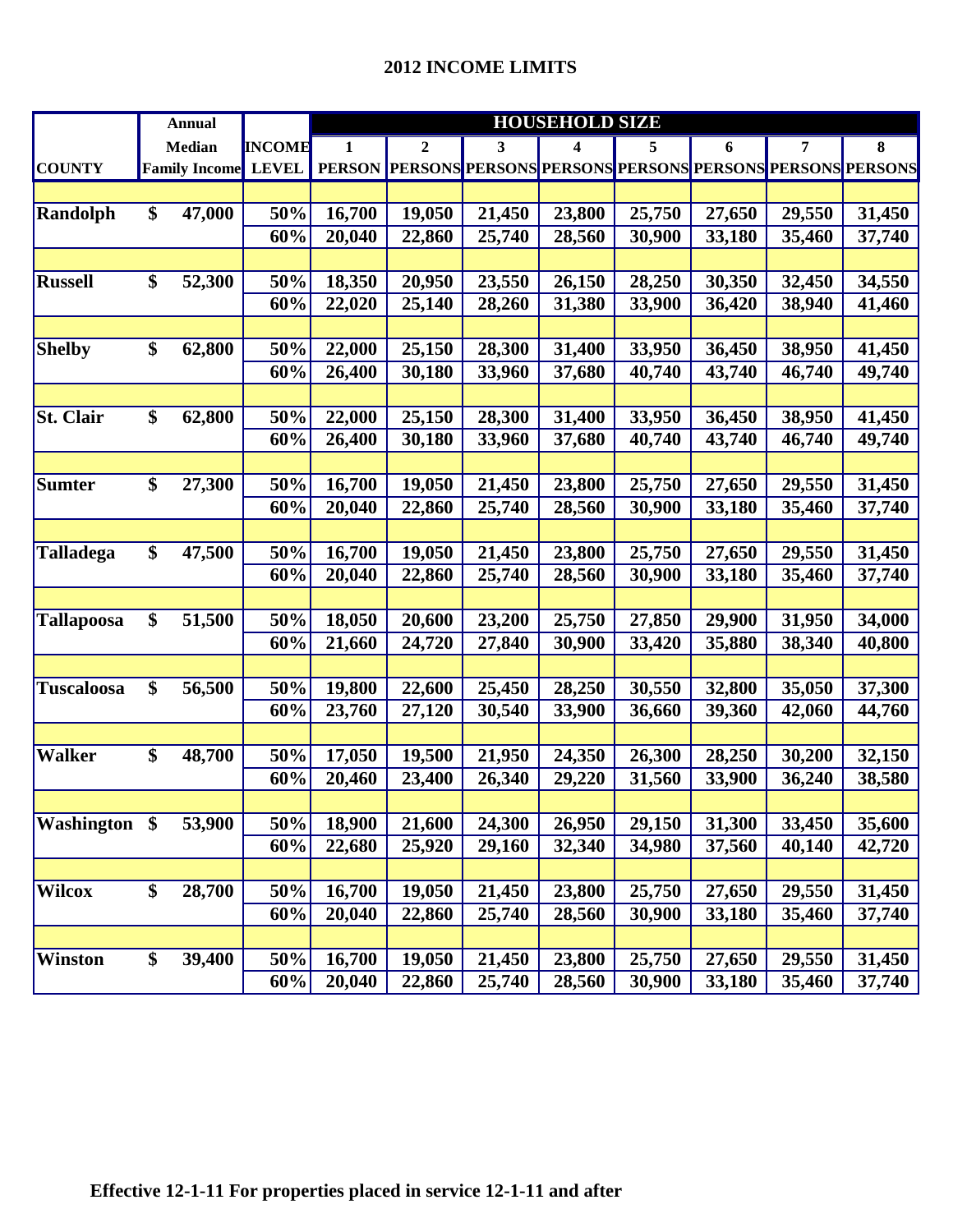|                 |                 | <b>Annual Median</b> | <b>INCOME</b>   |                  |                  | EFFICIENCY 1 BEDROOM 2 BEDROOM 3 BEDROOM 4 BEDROOM |                  |                  |
|-----------------|-----------------|----------------------|-----------------|------------------|------------------|----------------------------------------------------|------------------|------------------|
| <b>County</b>   |                 | <b>Family Income</b> | <b>LEVEL</b>    |                  |                  |                                                    |                  |                  |
|                 |                 |                      |                 |                  |                  |                                                    |                  |                  |
| Autauga         | $\overline{\$}$ | 60,100               | 50%             | $\overline{526}$ | 563              | 676                                                | 781              | 872              |
|                 |                 |                      | 60%             | 631              | 676              | 811                                                | 938              | 1047             |
|                 |                 |                      | <b>Fair MKT</b> | 543              | 642              | 723                                                | 959              | 1266             |
| <b>Baldwin</b>  | \$              | 61,200               | 50%             | 536              | 574              | 688                                                | 795              | 887              |
|                 |                 |                      | 60%             | $\overline{643}$ | 689              | 826                                                | 954              | 1065             |
|                 |                 |                      | <b>Fair MKT</b> | 483              | 581              | 691                                                | 916              | <b>1049</b>      |
|                 |                 |                      |                 |                  |                  |                                                    |                  |                  |
| <b>Barbour</b>  | \$              | 42,700               | 50%             | 417              | 446              | 536                                                | 619              | 691              |
|                 |                 |                      | 60%             | 501              | 536              | 643                                                | 743              | 829              |
|                 |                 |                      | <b>Fair MKT</b> | $\overline{415}$ | $\overline{416}$ | 499                                                | 618              | 636              |
|                 |                 |                      |                 |                  |                  |                                                    |                  |                  |
| <b>Bibb</b>     | \$              | 62,800               | 50%             | 550              | 589              | 707                                                | 816              | $\overline{911}$ |
|                 |                 |                      | 60%             | 660              | 707              | 849                                                | 980              | 1093             |
|                 |                 |                      | <b>Fair MKT</b> | 605              | 673              | 750                                                | 952              | 980              |
|                 |                 |                      |                 |                  |                  |                                                    |                  |                  |
| <b>Blount</b>   | \$              | 62,800               | 50%             | 550              | 589              | 707                                                | 816              | 911              |
|                 |                 |                      | 60%             | 660              | 707              | 849                                                | 980              | 1093             |
|                 |                 |                      | <b>Fair MKT</b> | 605              | 673              | 750                                                | $\overline{952}$ | 980              |
| <b>Bullock</b>  | \$              | 36,000               | 50%             | 417              | 446              | 536                                                | 619              | 691              |
|                 |                 |                      | 60%             | 501              | 536              | 643                                                | $\overline{743}$ | 829              |
|                 |                 |                      | <b>Fair MKT</b> | 360              | 407              | 499                                                | 598              | 644              |
|                 |                 |                      |                 |                  |                  |                                                    |                  |                  |
| <b>Butler</b>   | \$              | 42,400               | 50%             | 417              | 446              | 536                                                | 619              | 691              |
|                 |                 |                      | 60%             | 501              | 536              | 643                                                | 743              | 829              |
|                 |                 |                      | <b>Fair MKT</b> | 360              | 407              | 499                                                | 598              | 644              |
|                 |                 |                      |                 |                  |                  |                                                    |                  |                  |
| Calhoun         | \$              | 52,200               | 50%             | 457              | 490              | 587                                                | 678              | 757              |
|                 |                 |                      | 60%             | 549              | 588              | 705                                                | 814              | 909              |
|                 |                 |                      | <b>Fair MKT</b> | 461              | 509              | $\overline{632}$                                   | 835              | 981              |
|                 |                 |                      |                 |                  |                  |                                                    |                  |                  |
| <b>Chambers</b> | \$              | 43,400               | 50%             | 417              | 446              | 536                                                | 619              | 691              |
|                 |                 |                      | 60%             | 501              | 536              | 643                                                | 743              | 829              |
|                 |                 |                      | <b>Fair MKT</b> | 432              | 469              | $\overline{521}$                                   | 707              | $\overline{729}$ |
| <b>Cherokee</b> | \$              | 50,600               | 50%             | 443              | 475              | 570                                                | 658              | 733              |
|                 |                 |                      | 60%             | $\overline{532}$ | 570              | 684                                                | 789              | 880              |
|                 |                 |                      | <b>Fair MKT</b> | 414              | 415              | 499                                                | $\overline{594}$ | 613              |
|                 |                 |                      |                 |                  |                  |                                                    |                  |                  |
| <b>Chilton</b>  | $\overline{\$}$ | 50,700               | 50%             | 443              | 475              | $\overline{571}$                                   | $\overline{659}$ | 736              |
|                 |                 |                      | 60%             | 532              | 570              | 685                                                | 791              | 883              |
|                 |                 |                      | <b>Fair MKT</b> | 360              | 498              | 554                                                | 696              | 797              |
|                 |                 |                      |                 |                  |                  |                                                    |                  |                  |
| Choctaw         | \$              | 38,800               | 50%             | $\overline{417}$ | 446              | 536                                                | 619              | 691              |
|                 |                 |                      | 60%             | $\overline{501}$ | $\overline{536}$ | 643                                                | $\overline{743}$ | 829              |
|                 |                 |                      | <b>Fair MKT</b> | 531              | 560              | 640                                                | 812              | 1084             |
|                 |                 |                      |                 |                  |                  |                                                    |                  |                  |
| <b>Clarke</b>   | \$              | 43,900               | 50%             | 417              | 446              | 536                                                | 619              | 691              |
|                 |                 |                      | 60%             | 501              | 536              | 643                                                | $\overline{743}$ | 829              |
|                 |                 |                      | <b>Fair MKT</b> | 324              | 448              | 499                                                | 597              | 877              |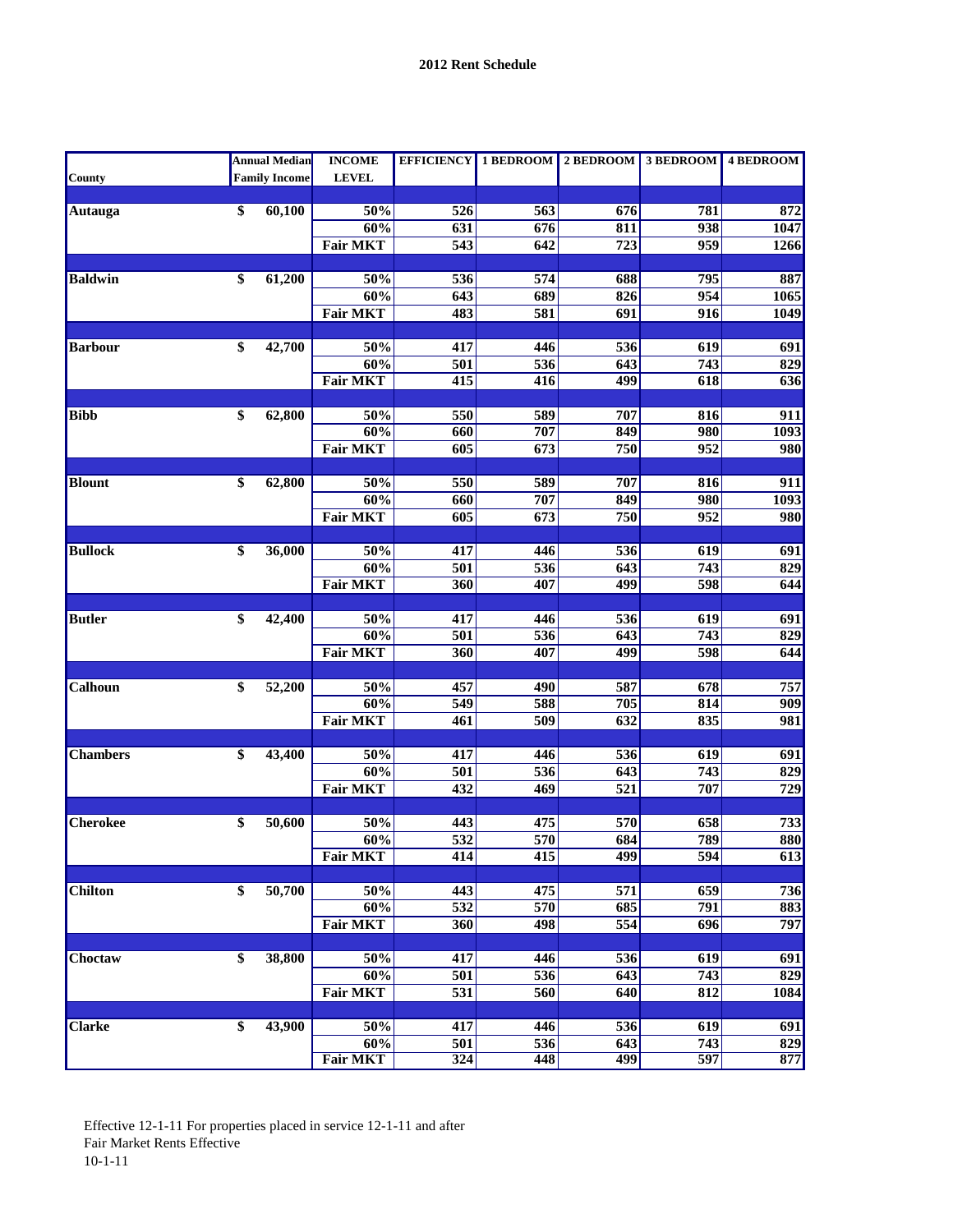|                 | Annual Median <mark></mark> | <b>INCOME</b>   |                         |                  | EFFICIENCY 1 BEDROOM 2 BEDROOM 3 BEDROOM 4 BEDROOM |                  |                  |
|-----------------|-----------------------------|-----------------|-------------------------|------------------|----------------------------------------------------|------------------|------------------|
| <b>County</b>   | <b>Family Income</b>        | <b>LEVEL</b>    |                         |                  |                                                    |                  |                  |
|                 |                             |                 |                         |                  |                                                    |                  |                  |
| Clay            | \$<br>47,500                | 50%             | 417                     | 446              | 536                                                | 619              | 691              |
|                 |                             | 60%             | $\overline{501}$        | 536              | 643                                                | $\overline{743}$ | 829              |
|                 |                             | <b>Fair MKT</b> | 415                     | 417              | 499                                                | 617              | 768              |
| <b>Cleburne</b> | \$<br>43,400                | 50%             | $\overline{417}$        | 446              | 536                                                | $\overline{619}$ | 691              |
|                 |                             | 60%             | $\overline{501}$        | $\overline{536}$ | 643                                                | $\overline{743}$ | 829              |
|                 |                             | <b>Fair MKT</b> | 416                     | 418              | 501                                                | 614              | 764              |
|                 |                             |                 |                         |                  |                                                    |                  |                  |
| <b>Coffee</b>   | \$<br>57,600                | 50%             | $\overline{505}$        | 540              | 648                                                | 749              | 836              |
|                 |                             | 60%             | 606                     | 648              | 778                                                | 899              | 1003             |
|                 |                             | <b>Fair MKT</b> | 405                     | 463              | $\overline{524}$                                   | 717              | 920              |
|                 |                             |                 |                         |                  |                                                    |                  |                  |
| <b>Colbert</b>  | \$<br>53,700                | 50%             | 470                     | 503              | 605                                                | 698              | 778              |
|                 |                             | 60%             | 564                     | 604              | 726                                                | 837              | $\overline{934}$ |
|                 |                             | <b>Fair MKT</b> | 481                     | 484              | 587                                                | 748              | 928              |
|                 |                             |                 |                         |                  |                                                    |                  |                  |
| Conecuh         | \$<br>36,800                | 50%             | 417                     | 446              | 536                                                | 619              | 691              |
|                 |                             | 60%             | 501                     | 536              | 643                                                | 743              | 829              |
|                 |                             | <b>Fair MKT</b> | 486                     | $\overline{513}$ | 586                                                | 743              | 993              |
|                 | \$<br>47,800                | 50%             | 418                     | 448              |                                                    | 621              |                  |
| Coosa           |                             | 60%             | $\overline{502}$        | 538              | 538<br>646                                         | 746              | 693<br>832       |
|                 |                             | <b>Fair MKT</b> | $\overline{425}$        | 471              | $\overline{524}$                                   | 710              | 797              |
|                 |                             |                 |                         |                  |                                                    |                  |                  |
| Covington       | \$<br>45,900                | 50%             | 417                     | 446              | 536                                                | 619              | 691              |
|                 |                             | 60%             | $\overline{501}$        | 536              | 643                                                | $\overline{743}$ | 829              |
|                 |                             | <b>Fair MKT</b> | $\overline{415}$        | 416              | 499                                                | 681              | 702              |
|                 |                             |                 |                         |                  |                                                    |                  |                  |
| Crenshaw        | \$<br>47,400                | 50%             | 417                     | 446              | 536                                                | 619              | 691              |
|                 |                             | 60%             | $\overline{501}$        | 536              | 643                                                | $\overline{743}$ | 829              |
|                 |                             | <b>Fair MKT</b> | $\overline{374}$        | 424              | $\overline{519}$                                   | $\overline{622}$ | 670              |
|                 |                             |                 |                         |                  |                                                    |                  |                  |
| Cullman         | \$<br>51,600                | 50%             | 452                     | 484              | 581                                                | 671              | 748              |
|                 |                             | 60%             | $\overline{543}$        | 581              | 697                                                | 805              | 898              |
|                 |                             | <b>Fair MKT</b> | 425                     | 438              | $\overline{513}$                                   | 690              | 709              |
|                 |                             |                 |                         |                  |                                                    |                  |                  |
| <b>Dale</b>     | \$<br>51,600                | 50%<br>60%      | 452<br>$\overline{543}$ | 484<br>581       | 581<br>$\overline{697}$                            | 671<br>805       | 748<br>898       |
|                 |                             | <b>Fair MKT</b> | 386                     | 445              | 499                                                | 721              | 874              |
|                 |                             |                 |                         |                  |                                                    |                  |                  |
| <b>Dallas</b>   | \$<br>35,300                | 50%             | 417                     | 446              | 536                                                | 619              | 691              |
|                 |                             | 60%             | $\overline{501}$        | 536              | 643                                                | $\overline{743}$ | 829              |
|                 |                             | <b>Fair MKT</b> | $\overline{331}$        | 460              | 510                                                | 643              | $\overline{690}$ |
|                 |                             |                 |                         |                  |                                                    |                  |                  |
| <b>DeKalb</b>   | \$<br>44,000                | 50%             | 417                     | 446              | $\overline{536}$                                   | 619              | 691              |
|                 |                             | 60%             | $\overline{501}$        | 536              | 643                                                | 743              | 829              |
|                 |                             | <b>Fair MKT</b> | 372                     | 396              | 499                                                | 664              | 683              |
|                 |                             |                 |                         |                  |                                                    |                  |                  |
| <b>Elmore</b>   | \$<br>60,100                | 50%             | 526                     | 563              | 676                                                | 781              | 872              |
|                 |                             | 60%             | $\overline{631}$        | 676              | 811                                                | $\overline{938}$ | 1047             |
|                 |                             | <b>Fair MKT</b> | 543                     | 642              | 723                                                | 959              | 1266             |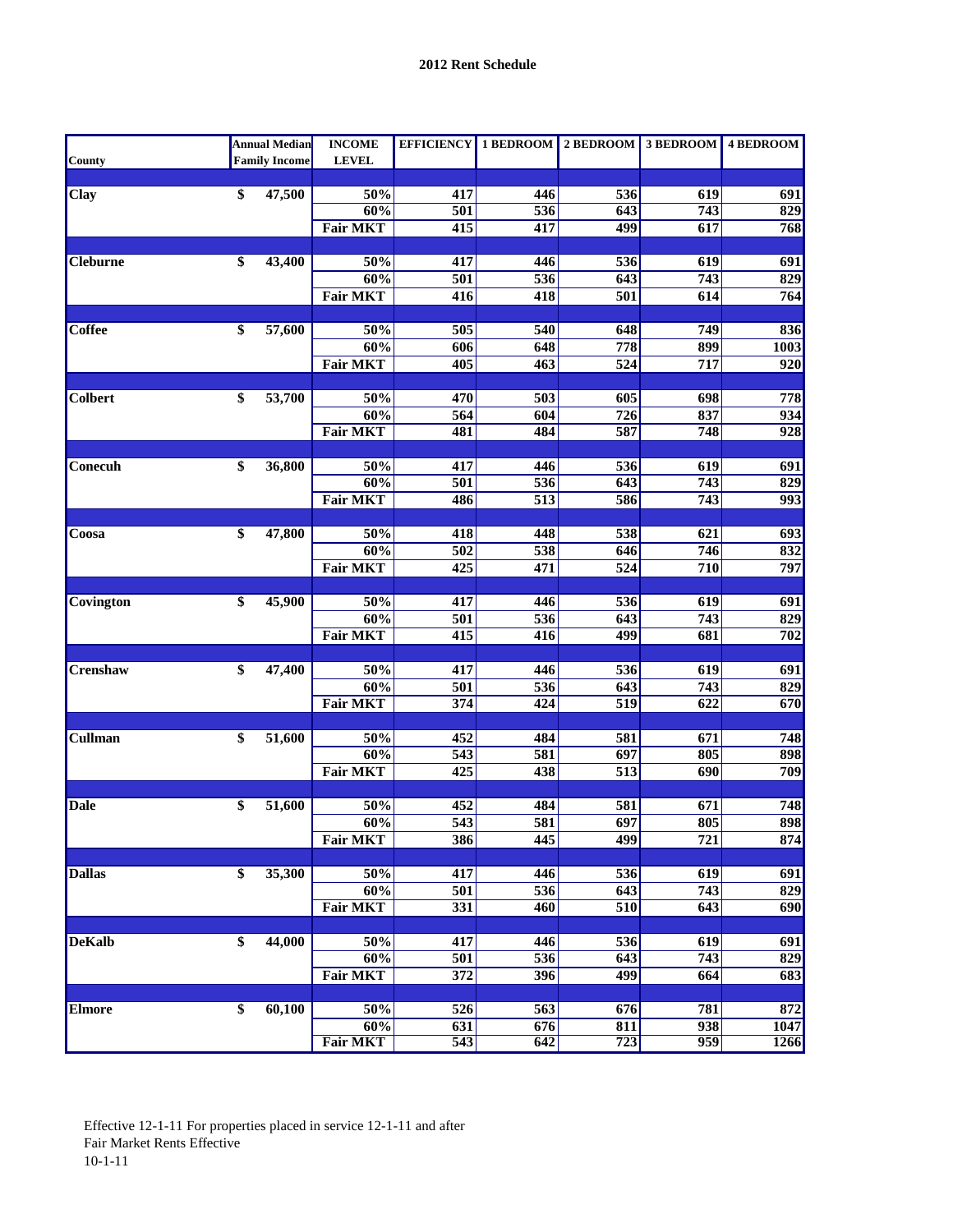|                   |                 | <b>Annual Median</b> | <b>INCOME</b>          |                  |                  | EFFICIENCY 1 BEDROOM 2 BEDROOM 3 BEDROOM 4 BEDROOM |                  |            |
|-------------------|-----------------|----------------------|------------------------|------------------|------------------|----------------------------------------------------|------------------|------------|
| County            |                 | <b>Family Income</b> | <b>LEVEL</b>           |                  |                  |                                                    |                  |            |
|                   |                 |                      |                        |                  |                  |                                                    |                  |            |
| <b>Escambia</b>   | $\overline{\$}$ | 45,400               | 50%                    | 417              | 446              | 536                                                | 619              | 691        |
|                   |                 |                      | 60%                    | 501              | 536              | 643                                                | 743              | 829        |
|                   |                 |                      | <b>Fair MKT</b>        | 414              | 420              | 499                                                | 622              | 765        |
| <b>Etowah</b>     | \$              | 47,600               | 50%                    | 417              | 446              | 536                                                | 619              | 691        |
|                   |                 |                      | 60%                    | 501              | 536              | 643                                                | $\overline{743}$ | 829        |
|                   |                 |                      | <b>Fair MKT</b>        | 398              | 504              | 612                                                | 784              | 810        |
|                   |                 |                      |                        |                  |                  |                                                    |                  |            |
| Fayette           | \$              | 46,700               | 50%                    | 417              | 446              | 536                                                | 619              | 691        |
|                   |                 |                      | 60%                    | 501              | 536              | 643                                                | $\overline{743}$ | 829        |
|                   |                 |                      | <b>Fair MKT</b>        | 327              | 379              | 499                                                | 728              | 878        |
|                   |                 |                      |                        |                  |                  |                                                    |                  |            |
| Franklin          | \$              | 45,800               | 50%                    | 417              | 446              | 536                                                | 619              | 691        |
|                   |                 |                      | 60%                    | 501              | 536              | 643                                                | 743              | 829        |
|                   |                 |                      | <b>Fair MKT</b>        | $\overline{325}$ | $\overline{421}$ | 499                                                | 673              | 876        |
|                   |                 |                      |                        |                  |                  |                                                    |                  |            |
| Geneva            | \$              | 51,900               | 50%                    | 455              | 487              | 585                                                | 675              | 753        |
|                   |                 |                      | 60%<br><b>Fair MKT</b> | 546<br>434       | 585<br>510       | 702<br>578                                         | 810<br>739       | 904<br>844 |
|                   |                 |                      |                        |                  |                  |                                                    |                  |            |
| <b>Greene</b>     | $\overline{\$}$ | 56,500               | 50%                    | 495              | 530              | 636                                                | 735              | 820        |
|                   |                 |                      | 60%                    | 594              | $\overline{636}$ | 763                                                | 882              | 984        |
|                   |                 |                      | <b>Fair MKT</b>        | 504              | 582              | 754                                                | 969              | 999        |
|                   |                 |                      |                        |                  |                  |                                                    |                  |            |
| Hale              | \$              | 56,500               | 50%                    | 495              | 530              | 636                                                | 735              | 820        |
|                   |                 |                      | 60%                    | $\overline{594}$ | 636              | 763                                                | 882              | 984        |
|                   |                 |                      | <b>Fair MKT</b>        | 504              | 582              | 754                                                | 969              | 999        |
|                   |                 |                      |                        |                  |                  |                                                    |                  |            |
| <b>Henry</b>      | \$              | 48,400               | 50%                    | 423              | 454              | $\overline{545}$                                   | 629              | 702        |
|                   |                 |                      | 60%                    | 508              | 545              | 654                                                | 755              | 843        |
|                   |                 |                      | <b>Fair MKT</b>        | $\overline{326}$ | 449              | 499                                                | 596              | 615        |
| <b>Houston</b>    | \$              | 51,900               | 50%                    | 455              | 487              | 585                                                | 675              | 753        |
|                   |                 |                      | 60%                    | 546              | 585              | 702                                                | 810              | 904        |
|                   |                 |                      | <b>Fair MKT</b>        | 434              | 510              | 578                                                | 739              | 844        |
|                   |                 |                      |                        |                  |                  |                                                    |                  |            |
| <b>Jackson</b>    | \$              | 48,000               | $50\%$                 | 420              | 450              | 540                                                | 624              | 696        |
|                   |                 |                      | 60%                    | 504              | 540              | 648                                                | $\overline{749}$ | 835        |
|                   |                 |                      | <b>Fair MKT</b>        | 415              | 449              | 499                                                | $\overline{636}$ | 876        |
|                   |                 |                      |                        |                  |                  |                                                    |                  |            |
| <b>Jefferson</b>  | \$              | 62,800               | 50%                    | 550              | 589              | 707                                                | 816              | 911        |
|                   |                 |                      | 60%                    | 660              | 707              | 849                                                | 980              | 1093       |
|                   |                 |                      | <b>Fair MKT</b>        | 605              | $\overline{673}$ | 750                                                | 952              | 980        |
|                   |                 |                      |                        |                  |                  |                                                    |                  |            |
| Lamar             | \$              | $\frac{46,100}{ }$   | 50%                    | 417              | 446              | 536                                                | $\overline{619}$ | 691        |
|                   |                 |                      | 60%                    | 501              | 536              | 643                                                | 743              | 829        |
|                   |                 |                      | <b>Fair MKT</b>        | 334              | $\overline{415}$ | 499                                                | 666              | 875        |
| <b>Lauderdale</b> | \$              | 53,700               | 50%                    |                  |                  |                                                    |                  |            |
|                   |                 |                      | 60%                    | 470<br>564       | 503<br>604       | 605<br>726                                         | 698<br>837       | 778<br>934 |
|                   |                 |                      | <b>Fair MKT</b>        | 481              | 484              | 587                                                | 748              | 928        |
|                   |                 |                      |                        |                  |                  |                                                    |                  |            |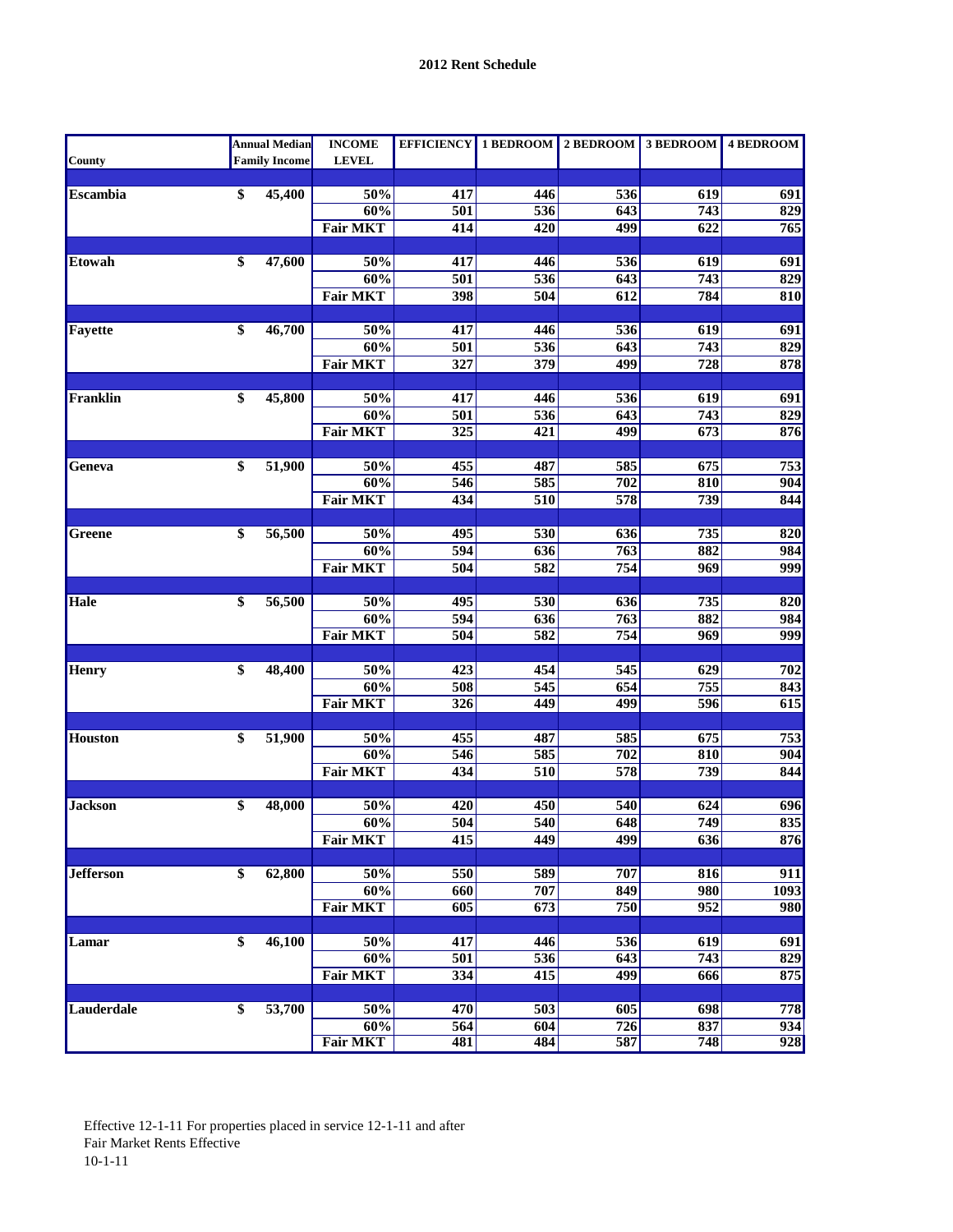|                   |                 | <b>Annual Median</b> | <b>INCOME</b>   |                  |                         | EFFICIENCY 1 BEDROOM 2 BEDROOM 3 BEDROOM 4 BEDROOM |                  |                  |
|-------------------|-----------------|----------------------|-----------------|------------------|-------------------------|----------------------------------------------------|------------------|------------------|
| <b>County</b>     |                 | <b>Family Income</b> | <b>LEVEL</b>    |                  |                         |                                                    |                  |                  |
|                   |                 |                      |                 |                  |                         |                                                    |                  |                  |
| Lawrence          | \$              | 55,900               | 50%             | 490              | $\overline{525}$        | 630                                                | 726              | 811              |
|                   |                 |                      | 60%             | 588              | 630                     | 756                                                | 872              | $\overline{973}$ |
|                   |                 |                      | <b>Fair MKT</b> | 451              | 507                     | 583                                                | 763              | 791              |
| Lee               | \$              | 61,400               | 50%             | 537              | $\overline{576}$        | 691                                                | 798              | 891              |
|                   |                 |                      | 60%             | 645              | 691                     | 829                                                | 958              | 1069             |
|                   |                 |                      | <b>Fair MKT</b> | 454              | 541                     | 697                                                | 917              | 942              |
|                   |                 |                      |                 |                  |                         |                                                    |                  |                  |
| Limestone         | $\overline{\$}$ | 71,700               | 50%             | 627              | 672                     | 807                                                | 932              | 1040             |
|                   |                 |                      | 60%             | $\overline{753}$ | 807                     | 969                                                | 1119             | 1248             |
|                   |                 |                      | <b>Fair MKT</b> | $\overline{514}$ | 560                     | 661                                                | $\overline{905}$ | 993              |
|                   |                 |                      |                 |                  |                         |                                                    |                  |                  |
| Lowndes           | \$              | 60,100               | 50%             | 526              | 563                     | 676                                                | 781              | 872              |
|                   |                 |                      | 60%             | $\overline{631}$ | 676                     | 811                                                | 938              | 1047             |
|                   |                 |                      | <b>Fair MKT</b> | $\overline{543}$ | 642                     | $\overline{723}$                                   | 959              | 1266             |
|                   |                 |                      |                 |                  |                         |                                                    |                  |                  |
| <b>Macon</b>      | \$              | 44,600               | 50%<br>60%      | 417<br>501       | 446<br>536              | 536<br>643                                         | 619<br>743       | 691<br>829       |
|                   |                 |                      | <b>Fair MKT</b> | 420              | 452                     | 582                                                | 776              | 802              |
|                   |                 |                      |                 |                  |                         |                                                    |                  |                  |
| <b>Madison</b>    | \$              | 71,700               | 50%             | 627              | 672                     | 807                                                | 932              | <b>1040</b>      |
|                   |                 |                      | 60%             | $\overline{753}$ | 807                     | 969                                                | 1119             | 1248             |
|                   |                 |                      | <b>Fair MKT</b> | $\overline{514}$ | 560                     | 661                                                | $\overline{905}$ | 993              |
|                   |                 |                      |                 |                  |                         |                                                    |                  |                  |
| <b>Marengo</b>    | \$              | 41,400               | 50%             | 417              | 446                     | 536                                                | 619              | 691              |
|                   |                 |                      | 60%             | $\overline{501}$ | 536                     | 643                                                | $\overline{743}$ | 829              |
|                   |                 |                      | <b>Fair MKT</b> | 414              | 440                     | 499                                                | 646              | 664              |
|                   |                 |                      |                 |                  |                         |                                                    |                  |                  |
| <b>Marion</b>     | \$              | 45,100               | 50%             | 417              | 446                     | $\overline{536}$                                   | 619              | 691              |
|                   |                 |                      | 60%             | 501              | 536                     | 643                                                | 743              | 829              |
|                   |                 |                      | <b>Fair MKT</b> | 324              | 379                     | 499                                                | 634              | 877              |
|                   |                 |                      |                 |                  |                         |                                                    |                  |                  |
| Marshall          | \$              | 51,300               | 50%<br>60%      | 450<br>540       | 481<br>578              | 577<br>$\overline{693}$                            | 667<br>801       | 745<br>894       |
|                   |                 |                      | <b>Fair MKT</b> | 415              | 445                     | $\overline{502}$                                   | 678              | 746              |
|                   |                 |                      |                 |                  |                         |                                                    |                  |                  |
| <b>Mobile</b>     | \$              | 51,900               | 50%             | 455              | 487                     | 585                                                | 675              | 753              |
|                   |                 |                      | 60%             | 546              | 585                     | $\overline{702}$                                   | 810              | 904              |
|                   |                 |                      | <b>Fair MKT</b> | $\overline{591}$ | $\overline{633}$        | 714                                                | 935              | 1104             |
|                   |                 |                      |                 |                  |                         |                                                    |                  |                  |
| Monroe            | $\overline{\$}$ | 40,800               | 50%             | 417              | 446                     | 536                                                | 619              | 691              |
|                   |                 |                      | 60%             | 501              | 536                     | 643                                                | $\overline{743}$ | 829              |
|                   |                 |                      | <b>Fair MKT</b> | $\overline{414}$ | 450                     | 499                                                | 691              | 763              |
|                   |                 |                      |                 |                  |                         |                                                    |                  |                  |
| <b>Montgomery</b> | $\overline{\$}$ | 60,100               | 50%             | $\overline{526}$ | $\overline{563}$        | $\overline{676}$                                   | 781              | 872              |
|                   |                 |                      | 60%             | $\overline{631}$ | 676                     | 811                                                | 938              | 1047             |
|                   |                 |                      | <b>Fair MKT</b> | 543              | 642                     | 723                                                | 959              | 1266             |
|                   |                 |                      |                 |                  |                         |                                                    |                  |                  |
| <b>Morgan</b>     | $\overline{\$}$ | 55,900               | 50%<br>60%      | 490<br>588       | $\overline{525}$<br>630 | 630<br>756                                         | 726<br>872       | 811<br>973       |
|                   |                 |                      | <b>Fair MKT</b> | 451              | 507                     | 583                                                | 763              | 791              |
|                   |                 |                      |                 |                  |                         |                                                    |                  |                  |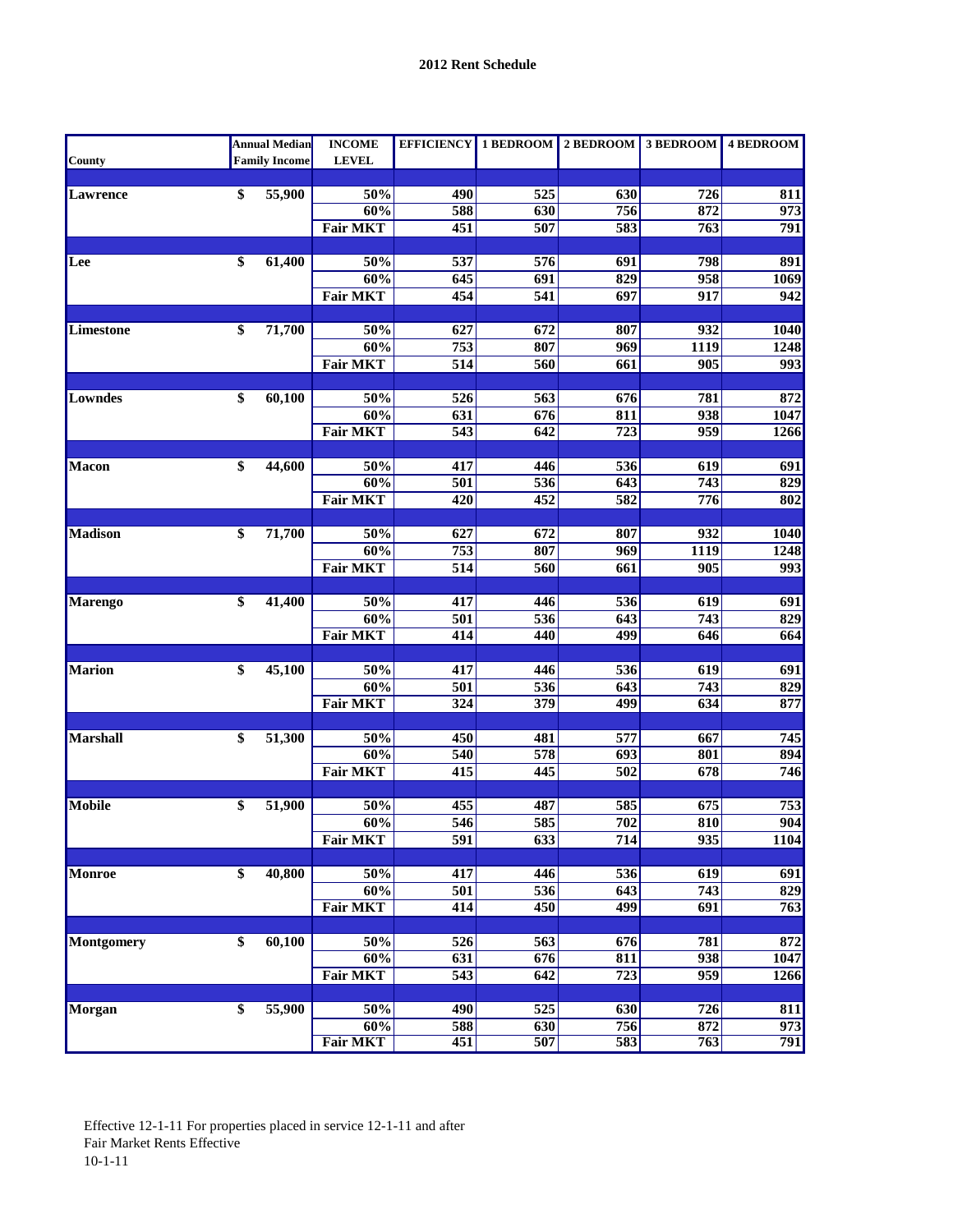|                   | <b>Annual Median</b> | <b>INCOME</b>          |                         |                         | EFFICIENCY 1 BEDROOM 2 BEDROOM 3 BEDROOM 4 BEDROOM |                  |                  |
|-------------------|----------------------|------------------------|-------------------------|-------------------------|----------------------------------------------------|------------------|------------------|
| <b>County</b>     | <b>Family Income</b> | <b>LEVEL</b>           |                         |                         |                                                    |                  |                  |
|                   |                      |                        |                         |                         |                                                    |                  |                  |
| Perry             | \$<br>30,700         | 50%                    | 417                     | 446                     | 536                                                | 619              | 691              |
|                   |                      | 60%                    | $\overline{501}$        | 536                     | 643                                                | $\overline{743}$ | 829              |
|                   |                      | <b>Fair MKT</b>        | 414                     | 440                     | 499                                                | 646              | 664              |
| Pickens           | \$<br>40,600         | 50%                    | 417                     | 446                     | 536                                                | $\overline{619}$ | 691              |
|                   |                      | 60%                    | $\overline{501}$        | $\overline{536}$        | 643                                                | 743              | 829              |
|                   |                      | <b>Fair MKT</b>        | 346                     | 429                     | 516                                                | 689              | 905              |
|                   |                      |                        |                         |                         |                                                    |                  |                  |
| Pike              | \$<br>41,900         | 50%                    | 417                     | 446                     | 536                                                | 619              | 691              |
|                   |                      | 60%                    | $\overline{501}$        | $\overline{536}$        | 643                                                | 743              | 829              |
|                   |                      | <b>Fair MKT</b>        | 398                     | 428                     | 499                                                | 641              | 661              |
|                   |                      |                        |                         |                         |                                                    |                  |                  |
| <b>Randolph</b>   | \$<br>47,000         | 50%                    | 417                     | 446                     | 536                                                | 619              | 691              |
|                   |                      | 60%                    | 501                     | 536                     | 643                                                | $\overline{743}$ | 829              |
|                   |                      | <b>Fair MKT</b>        | $\overline{415}$        | 417                     | 499                                                | 617              | 768              |
|                   |                      |                        |                         |                         |                                                    |                  |                  |
| <b>Russell</b>    | \$<br>52,300         | 50%                    | 458                     | 491                     | 588                                                | 680              | 758              |
|                   |                      | 60%                    | 550                     | 589                     | 706                                                | 816              | 910              |
|                   |                      | <b>Fair MKT</b>        | 558                     | 588                     | 673                                                | 895              | 1059             |
|                   |                      |                        |                         |                         |                                                    |                  |                  |
| <b>Shelby</b>     | \$<br>62,800         | 50%                    | 550                     | 589                     | 707                                                | 816              | 911              |
|                   |                      | 60%                    | 660                     | 707                     | 849                                                | 980              | 1093<br>980      |
|                   |                      | <b>Fair MKT</b>        | 605                     | 673                     | 750                                                | 952              |                  |
| <b>St. Clair</b>  | \$<br>62,800         | 50%                    | 550                     | 589                     | 707                                                | 816              | 911              |
|                   |                      | 60%                    | 660                     | 707                     | 849                                                | 980              | 1093             |
|                   |                      | <b>Fair MKT</b>        | 605                     | $\overline{673}$        | 750                                                | 952              | 980              |
|                   |                      |                        |                         |                         |                                                    |                  |                  |
| <b>Sumter</b>     | \$<br>27,300         | 50%                    | 417                     | 446                     | 536                                                | 619              | 691              |
|                   |                      | 60%                    | $\overline{501}$        | 536                     | 643                                                | $\overline{743}$ | 829              |
|                   |                      | <b>Fair MKT</b>        | $\frac{1}{334}$         | 427                     | 499                                                | 666              | 875              |
|                   |                      |                        |                         |                         |                                                    |                  |                  |
| <b>Talladega</b>  | \$<br>47,500         | 50%                    | 417                     | 446                     | 536                                                | 619              | 691              |
|                   |                      | 60%                    | $\overline{501}$        | $\overline{536}$        | 643                                                | $\overline{743}$ | 829              |
|                   |                      | <b>Fair MKT</b>        | 435                     | 436                     | $\overline{522}$                                   | 704              | $\overline{920}$ |
|                   |                      |                        |                         |                         |                                                    |                  |                  |
| <b>Tallapoosa</b> | \$<br>51,500         | 50%                    | 451                     | 483<br>$\overline{579}$ | 580                                                | 670              | 747              |
|                   |                      | 60%<br><b>Fair MKT</b> | $\overline{541}$<br>398 | 407                     | 696<br>499                                         | 804<br>704       | 897              |
|                   |                      |                        |                         |                         |                                                    |                  | 817              |
| <b>Tuscaloosa</b> | \$<br>56,500         | 50%                    | 495                     | 530                     | 636                                                | 735              | 820              |
|                   |                      | 60%                    | 594                     | $\overline{636}$        | 763                                                | 882              | 984              |
|                   |                      | <b>Fair MKT</b>        | 504                     | 582                     | 754                                                | 969              | 999              |
|                   |                      |                        |                         |                         |                                                    |                  |                  |
| <b>Walker</b>     | \$<br>48,700         | 50%                    | 426                     | 456                     | $\overline{548}$                                   | 633              | 706              |
|                   |                      | 60%                    | $\overline{511}$        | 548                     | 658                                                | 759              | 847              |
|                   |                      | <b>Fair MKT</b>        | 461                     | 462                     | 554                                                | 692              | 756              |
|                   |                      |                        |                         |                         |                                                    |                  |                  |
| <b>Washington</b> | \$<br>53,900         | 50%                    | 472                     | 506                     | 607                                                | 701              | 782              |
|                   |                      | 60%                    | $\overline{567}$        | 607                     | $\overline{729}$                                   | 841              | 939              |
|                   |                      | <b>Fair MKT</b>        | 414                     | 437                     | 499                                                | 633              | 845              |